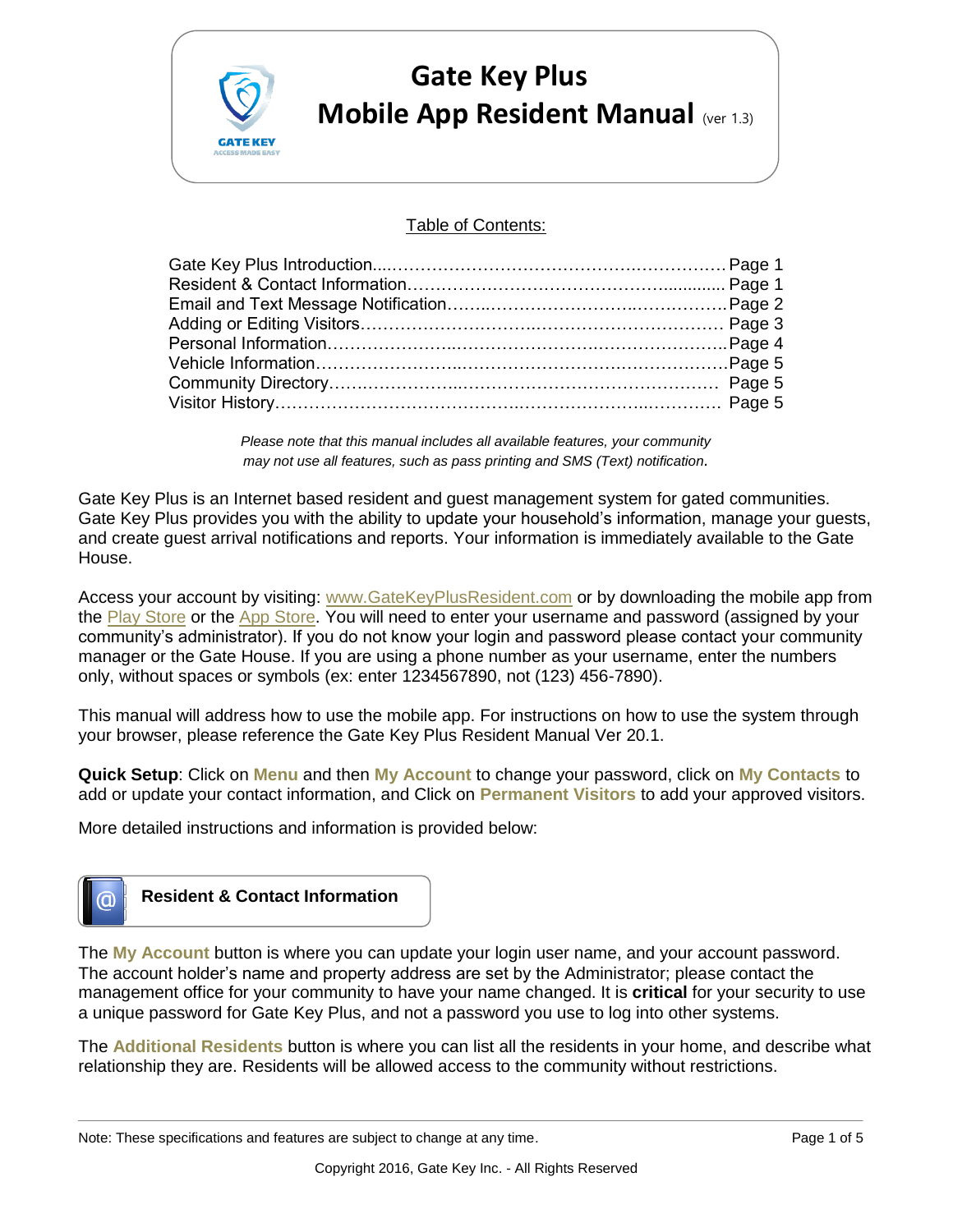Relationship options are: Spouse, Child, Family Member, Roommate, Care Giver, Property Owner, Tenant, and Other. To add a Resident to your account, please tap on the + icon in the top right corner and enter the information.

They will also have access to your Gate Key Plus account. You may select which privileges each user has. They will have their own **username** and **password** that is chosen when they are added as a Resident. You can choose whether they will be listed in the community directory, and set them to Active or Inactive. Be sure to Save. For iPhones, this button will be the word Save in the top right corner. For Android phones, there will be a  $\checkmark$  icon.

To delete a Resident simply click on their name, and then Delete Resident. The Resident will immediately be deleted from the system.

The **My Contacts** button is where you can add additional land-line phone numbers, email addresses, and mobile (cell) phone numbers. This is the information Gate Key Plus, the Gate House, and the community will use to try to contact you. Please note that the First email address and the First Mobile number you enter will be the Primary ways you will be notified in the event of a problem or emergency. To change your Primary contact on Android phones, you can select the contact you would like to change it to and then tap the  $\star$  icon. On iPhones, you need to swipe left on the entry and click the Make Primary button that appears. You can add additional contact information for yourself and each resident, if you add contact information for other residents make sure you indicate whose contact it is in the description field, such as: "Sally's Cell Phone". When you add guests, you can select arrival notification from this list of contacts.



If you want to be notified on guest arrival, be sure and list at least one mobile phone number and email address in Contacts!

**Call Restrictions**, this sets time limits on when the Gate House is allowed to contact you. If no restrictions are entered, the Gate House may contact you at any time. You can find this in the My Account tab.

**Call In Pin**, please enter a secret word or phrase, which needs to be verified to the Gate House personnel should anyone call the Gate House representing themselves as being from your residence. Another way to think of this is a "Pin Number" for the Gate Key system. You can find this in the My Account tab.



### **Email & Text Message Notification**

The **My Options and Settings** button contains Mobile, Email, SMS, and Push Notification Blast settings.

You can choose whether you would like to receive mobile notifications when your visitors arrive. You must be sure to give the Gate Key mobile app permission to display notifications within your phone settings for this function to work.

You can choose if you would like to receive blast notifications through email or text message when they are sent out by your community, and whether they would be received by only the primary contact or by all contacts. Select None, if you would like to turn this feature off.

You can choose whether you would like to receive push notification blasts through the mobile app when they are sent out by your community.

Note: These specifications and features are subject to change at any time. Page 2 of 5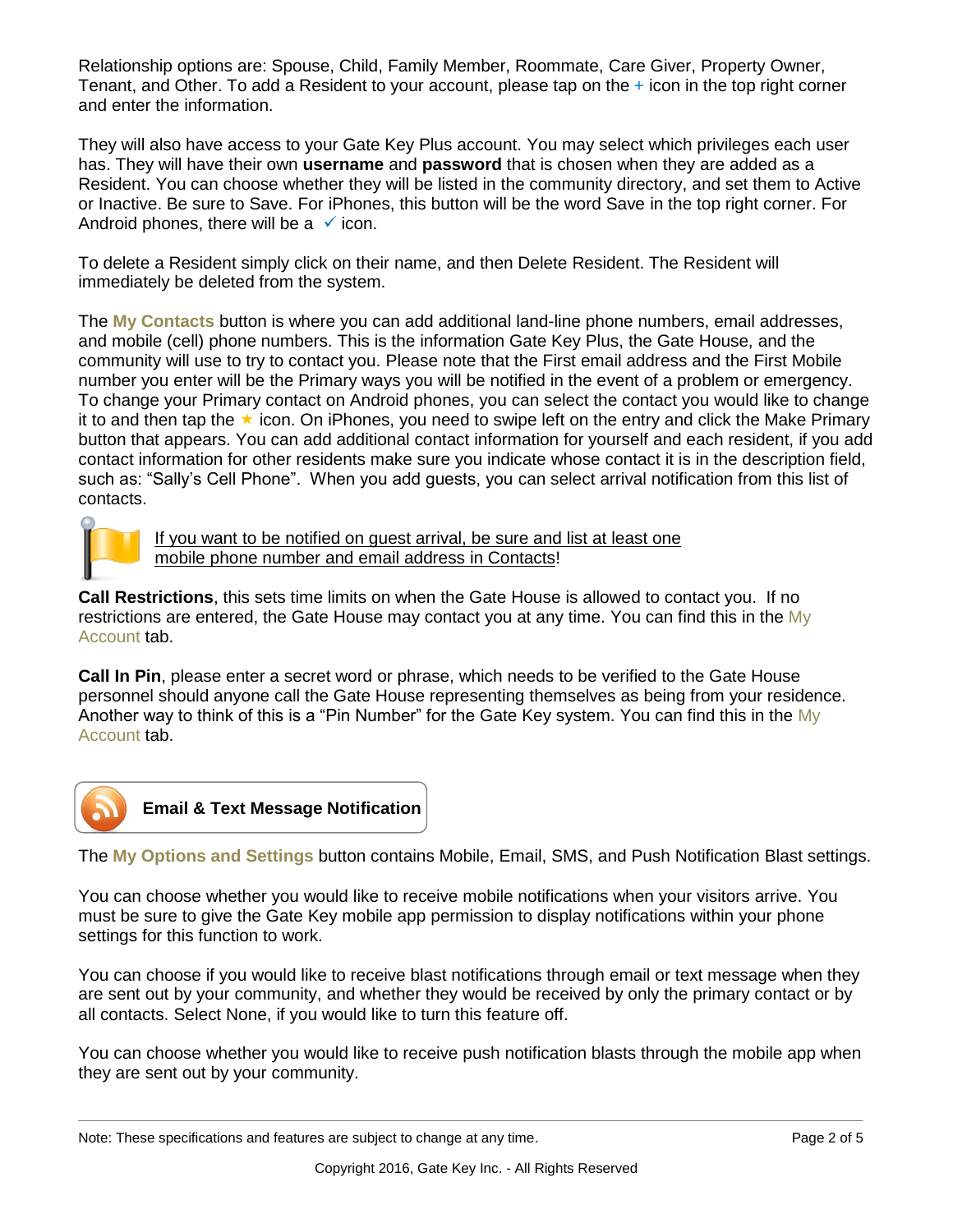

There are four types of visitors to choose from:

- Temporary Visitor Temporary visitors have date limits that will expire based upon what you specify. This would generally be a one time guest or service personnel such as Housekeeping, Pool/Yard Service, or Child/Healthcare. You can also set up specific days and times in which they are allowed access, and place any pertinent notes for the Gate House to view. When entering service personnel or contractors, please be sure to use the drop down box for Pass Type and select Service.
- Permanent Visitor These are permanent visitors, such as relatives, care workers, or close friends that you always want to allow access to. You can later delete them if needed. You can set up specific days and times in which they are allowed access, and place any pertinent notes for the Gate House to view.
- Event Guest More than four (4) people that have been invited into the community for a special event or party by a resident.
- Denied Visitor Individuals or Companies that you do not want to allow access at any time. (Please note that neither Gate Key Plus, your community, nor your Gate House personnel can guaranty the safety of yourself, your residents, or your home).

#### To Add a Visitor:

- 1. Select the button for the appropriate type of visitor (**Temporary Visitors**, **Permanent Visitors**, or **Denied Visitors**) and tap the + icon in the top right corner to add a new visitor.
- 2. Enter Company name or full name (first and last) of an individual.
- 3. If the visitor is one you have previously entered their name will appear in a box as you start typing. You can click on this to autofill some of the fields based on their previous entry.
- 4. Select the Pass Type for this visitor. Visitor and Pass Types are set up by your community, and generally include: Guest, Event/Party, Resident, and Service. Additional types may include Real Estate, Golf, or Social, etc. depending on your community. (Does not apply to a Denied Visitor.)
- 5. Enter Start Date and End Date that you wish to allow access to the community. (Does not apply to Permanent or Denied Visitors.)
- 6. Enter Start Time and End Time that you wish to allow this guest access to the community.(Does not apply to Denied Guests).
- 7. Enter Visit Days, click on the box next to the appropriate day(s) temporary access is being granted (Does not apply to Denied Visitors.)
- 8. If you know the license plate of the vehicle your visitor will be driving, please enter it in under License Plate. This will help speed your visitor through the check in process.
- 9. If you know the Drivers License Number of your Visitor, please enter it in under Drivers License Number. This will also help speed your visitor through the check in process.
- 10. Enter Notes to Gate House if you want or need to, such as: "Plumber to repair sink".
- 11. For Temporary Visitors only, if you only want to allow the visitor to enter the community one time, tap "One time entry."
- 12. If you know the Visitor's E-Mail, enter it under Visitor E-Mail. With this an e-pass can be sent to the visitor via e-mail. This will also help speed your visitor through the check in process. (Does not apply to Denied Visitors.)
- 13. The contact information you listed under Contacts will be listed under Arrival Notifications; if your community uses these features, the system will notify you by sending a text message to your mobile phone, and/or by sending you an email when a pass is printed for your guest upon arrival. Please select all contacts you wish to be notified upon the guest's arrival.

Note: These specifications and features are subject to change at any time. These in the state 3 of 5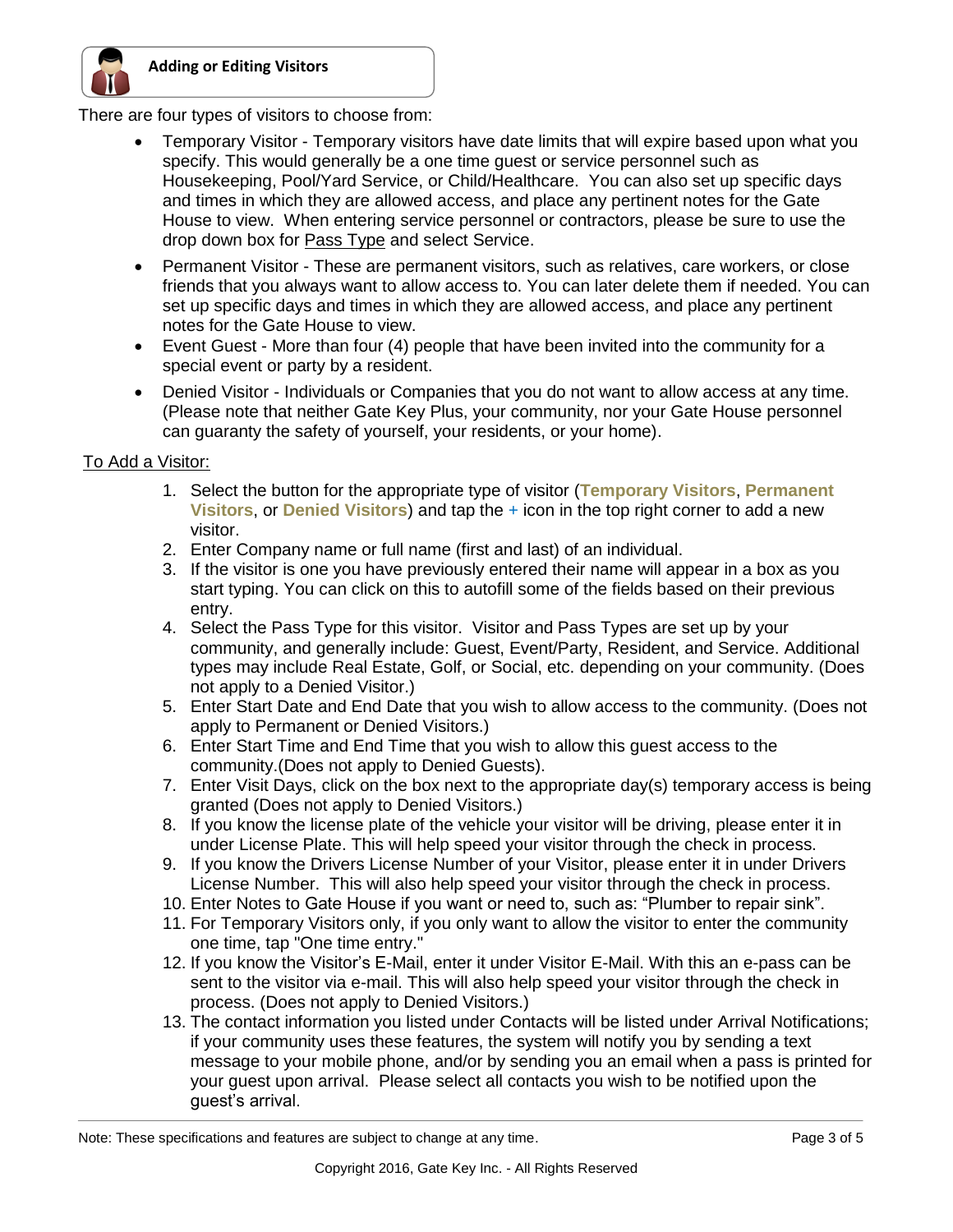14. Save using the  $\checkmark$  icon (for Android devices) or the Save button (for iPhones) in the top right corner.

#### To Create an Event Guest List:

- 1. Click on the **My Event** button, tap the + icon in the top right corner to add a new event, if you have not already scheduled your event. If you have done so already, skip to step 6.
- 2. Name your event in under Event Name.
- 3. Choose Event/Party in the Pass Type drop down menu.
- 4. Select the Start Date and End Date, as well as the Start Time and End Time.
- 5. Save using the  $\checkmark$  icon (for Android devices) or the Save button (for iPhones) in the top right corner.
- 6. Find your event entry and tap on it to see your guest list.
- 7. Tap the  $+$  icon in the top right corner to add a new guest.
- 8. Enter the first and last name of your guest.
- 9. If you know the license plate of the vehicle your guest will be driving, please enter it in under License Plate. This will help speed your guest through the check in process.
- 10. If you know the Driver's License Number of your guest, please enter it in under Driver License Number. This will also help speed your guest through the check in process.
- 11. Enter Notes to Gate House if you want or need to.
- 12. If you know the guest's E-Mail, enter it under Visitor E-Mail. With this an e-pass will be sent to the guest via e-mail. This will also help speed your guest through the check in process.
- 13. If you wish to be notified of a guest's arrival, select your preferred contacts under Arrival Notifications.

#### To Edit or Delete Guests:

- 1. Click on the appropriate type button (**Temporary Visitors**, **Permanent Visitors**, **Event**, or **Denied Visitors**).
- 2. To Edit a visitor, simply tap on their name.
- 3. To Delete the visitor on an Android device, tap the  $\Box$  icon in the top right of their edit visitor page. On an iPhone, you need to swipe left on the name you wish to delete and click the Delete button that appears.



When entering Visitors such as married couples or siblings, create a separate guest record for each person. By example, John & Mary Smith should be entered as two guests; John Smith, and Mary Smith.



The **My Information** button contains Health, Pets, your Emergency Contacts, and Notes for Guard.

**Health Information**, where you can list information regarding your health that the Gate House and administrators can have access to.

**Pet Information**, where you can list your pet's name, breed, and description.